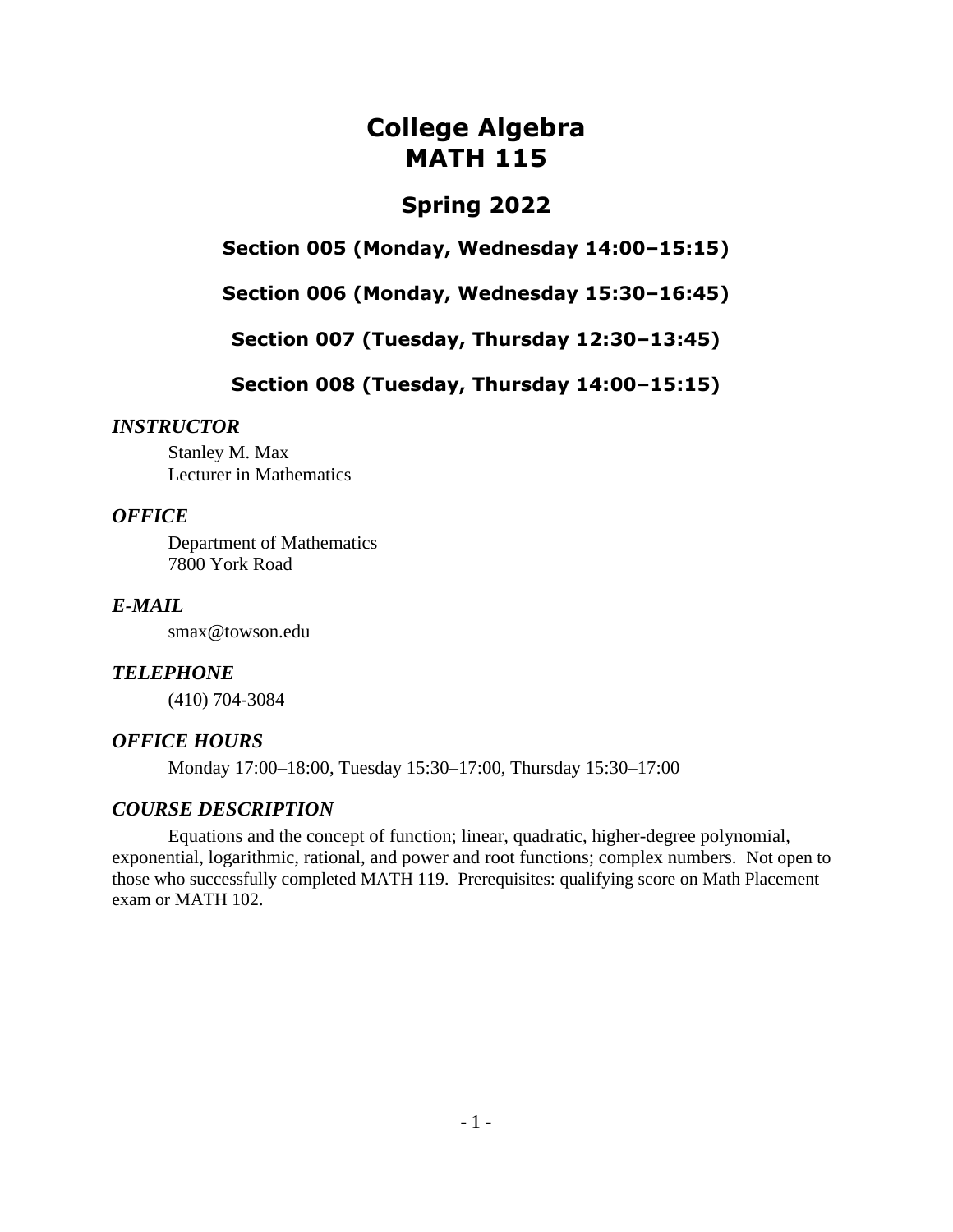## *COURSE LEARNING OUTCOMES*

- Construct and evaluate logical arguments
- Apply and adapt a variety of appropriate strategies to solve mathematical problems
- Recognize and apply mathematics in contexts outside of mathematics
- Organize and consolidate mathematical thinking through written and oral communication

## *COURSE OBJECTIVES*

As a result of taking this course, students should learn about various types of mathematical functions. Students should also learn how to apply such functions to solving realworld problems in the life and physical sciences as well as in personal finance.

## *ONLINE TEXTBOOK*

The textbook that this course uses is the following:

Lial, Hornsby, Schneider, Daniels, *Essentials of College Algebra* 12th edition (Pearson, 2019).

## *REQUIRED TECHNOLOGY*

Course materials such as the e-book, online homework, video lectures, and homework hints are provided on MyMathLab (MML). Access to MML will be available through Direct Digital Access, which the University Store offers through Blackboard. The materials will be direct billed to your student account. You should log into your Blackboard account to access and review your materials for the class. You will have access to the online materials for free until Wednesday (February 09) at 23:59.

You need to have a working computer and an internet connection. A Chromebook will not work for MyMathLab. You can use either a Windows or a Mac device for MyMathLab. If you use a Mac, however, then for your browser do not use Safari. Firefox works well for either Windows or Mac.

## *REQUIRED CALCULATOR*

A graphing calculator is required for this course, and I recommend that students use some model of TI-83 or TI-84. You may use another make or model of graphing calculator (with some limitations), but I will teach using the TI-83/84. On Blackboard, I have posted separate instructions as to the make and model of graphing calculator that I recommend and that I permit.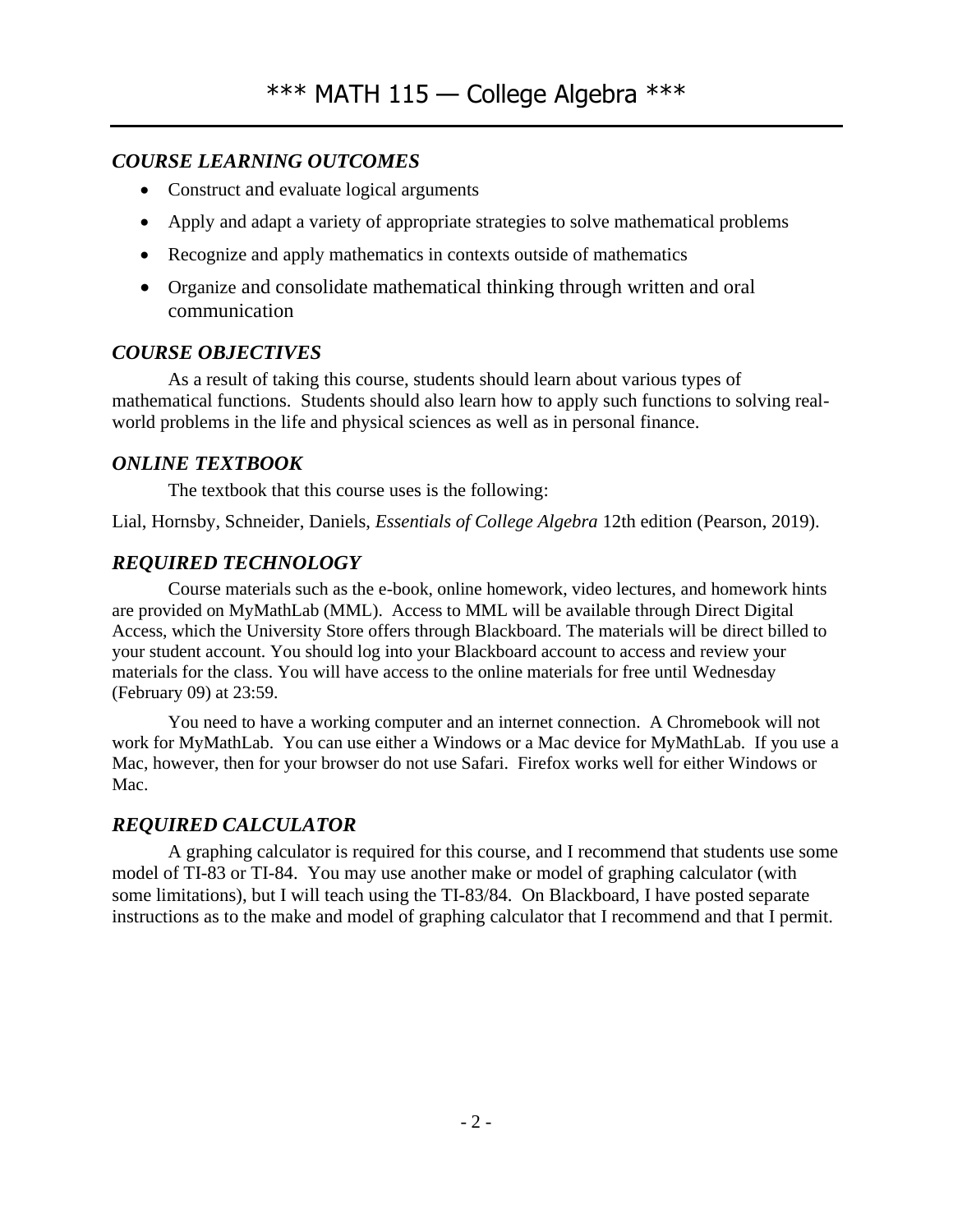## *ATTENDANCE*

Students are required to attend each class, and attendance will be taken at the beginning of every lecture. **Students remain responsible for all instructional activity conducted in each class.**

Regarding absences, the university catalog makes this statement:

"It is policy of the university to excuse the absences of students for the following reasons:

• illness or injury when the student is unable to attend class

• religious observance where the nature of the observance prevents the student from attending class

• participation in university activities at the request of university authorities (e.g., Intercollegiate Athletics, Forensics Team, Dance Company, etc.)

• compelling verifiable circumstances beyond the control of the student

Students requesting an excused absence must provide documentation to the instructor two weeks prior to the scheduled absence when known in advance or as soon as possible when not known in advance.

## *PREPARING FOR EXAMS AND LEARNING THE MATERIAL*

To learn the material and prepare for the exams in this course, above all you should attend class regularly. Furthermore, the online homework assignments provide an excellent learning source, besides being an important component of the course grade.

**Especially make sure that you do the MyMathLab study guides for Test 1, Test 2, Test 3, and the Final Exam, which are set up like regular homework assignments. A subset of these study guides contains the actual questions contained in the tests themselves, although with different numbers.**

## *MATH TUTORING*

The Tutoring and Learning Center (TLC) makes tutoring services for this course available on a drop-in basis and by appointment. For detailed information, look at the TLC's website, located at this URL:

<https://www.towson.edu/tutoring-learning/>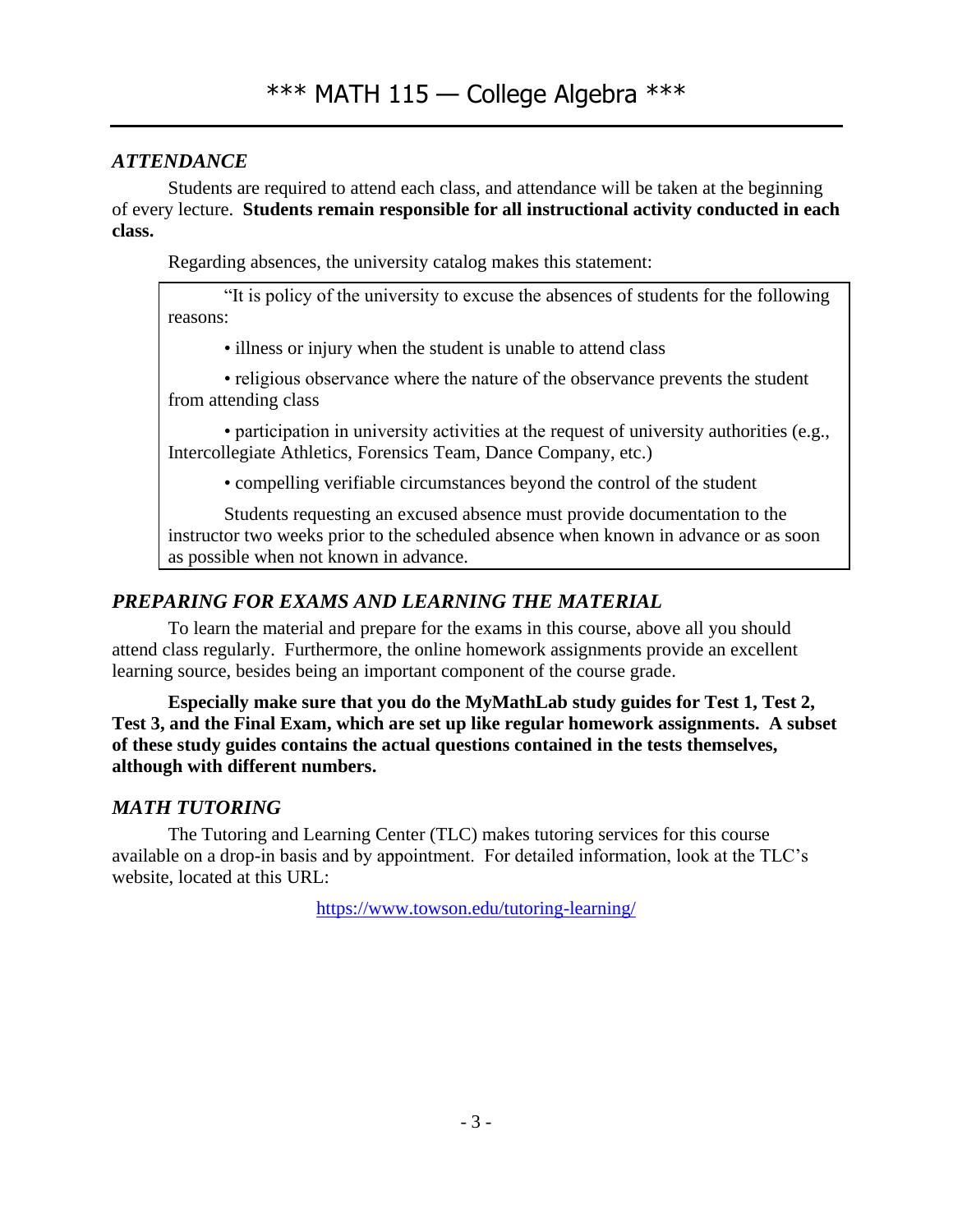## *GRADING OF HOMEWORK*

As noted below in the schedule of topics as well as in MyMathLab, homework is due nearly every week, and it is due on Mondays at 08:00. The homework is set up so that you have unlimited attempts on questions, and therefore if you persevere, you can earn full credit on the assignments. Help features are also available on homework assignments.

If you do not complete a particular homework assignment on time, then you can continue to work on it but you will incur a 50% penalty on the unfinished portion. However, all homework assignments close for even partial credit at the end of the day on Tuesday (May 17).

### *ACADEMIC INTEGRITY POLICY*

This academic integrity policy for this course is consistent with the TU Academic Integrity Policy, which can be reviewed here:

#### [https://www.towson.edu/about/administration/policies/03-01-00-student-academic](https://www.towson.edu/about/administration/policies/03-01-00-student-academic-integrity-policy.html)[integrity-policy.html](https://www.towson.edu/about/administration/policies/03-01-00-student-academic-integrity-policy.html)

This code prohibits all forms of dishonesty including cheating and plagiarism. Plagiarism is copying the words of another or using the ideas of another without proper citation. Cheating includes unauthorized collaboration during an assessment and using unauthorized materials, technology, or web sites during an assessment. Cheating or plagiarism in any form is unacceptable and a penalty commensurate with the offense will be applied. The range of penalties includes deduction of points or rejection of the assignment, failure of the course, or a more severe disciplinary action by university authorities.

### *MATHEMATICS DEPARTMENT DIVERSITY STATEMENT*

Department of Mathematics Commitment to Diversity: Towson University values diversity and fosters a climate that is grounded in respect and inclusion. Everyone participating in this course is expected to treat all others in accordance with this vision and policy. TU's diversity tenets include sex, sexual orientation, race and ethnicity, color, nationality, gender identity or expression, mental or physical ability, religious affiliation, age, and veteran status. If you feel that these expectations have not been met, please contact the Math Department's Diversity representative, Dr. Elizabeth Goode, at [egoode@towson.edu.](mailto:egoode@towson.edu)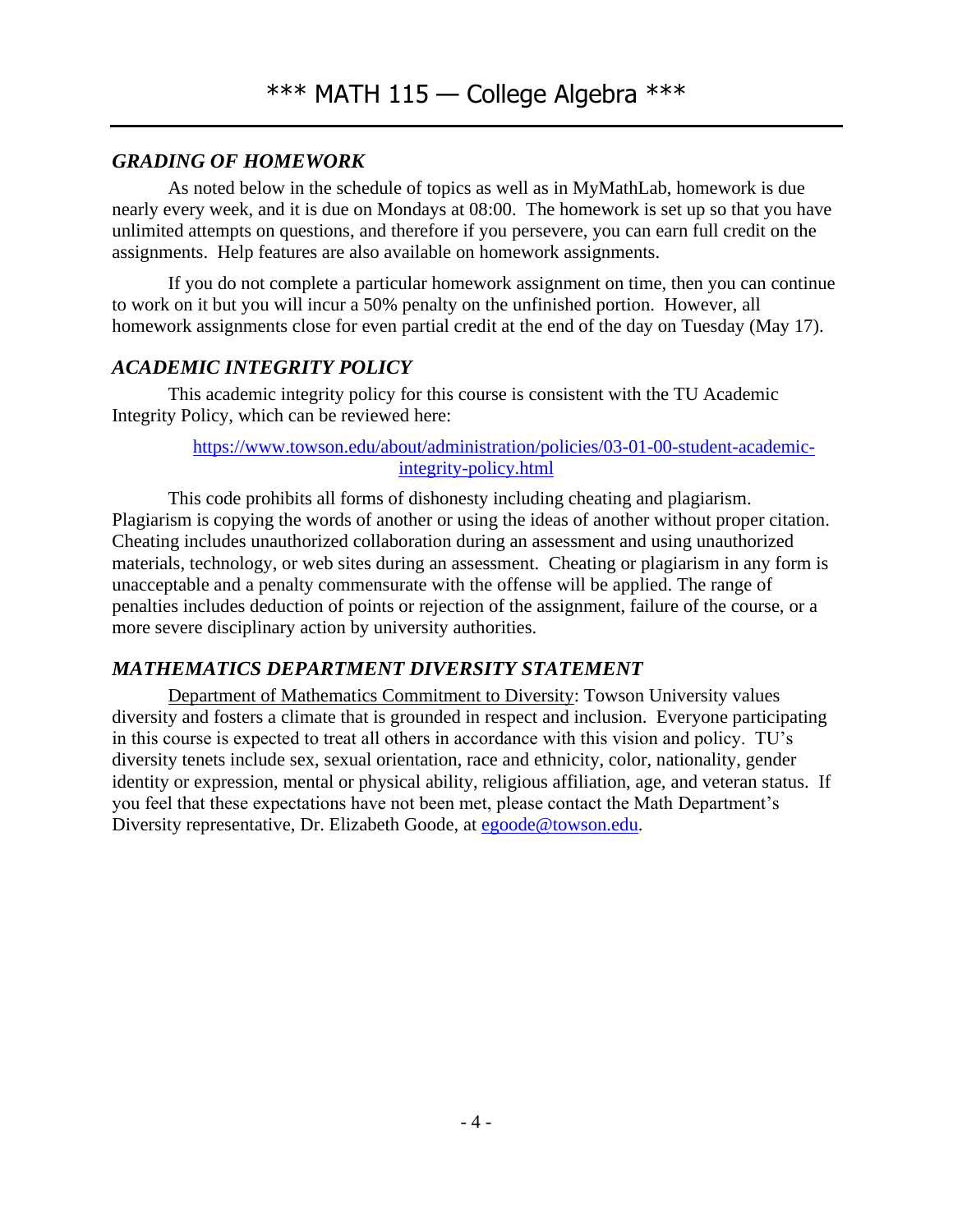## *DISABILITY SUPPORT SERVICES*

This course complies with Towson University policies for students with disabilities. Students with disabilities are encouraged to register with Accessibility & Disability Services (ADS) at (410) 704-2638 (Voice) or (410) 704-4423 (TDD). Students who suspect that they have a disability but do not have documentation are encouraged to contact ADS for advice on how to obtain appropriate evaluation. A memo from ADS authorizing your accommodation is needed before any accommodation can be made.

To learn how to arrange for any appropriate accommodations, students with disabilities should visit the Accessibility and Disability Services (ADS) webpage at this URL:

<https://www.towson.edu/accessibility-disability-services/>

### *STUDENT WORKLOAD EXPECTATIONS*

Federal and State regulations require that students should expect to spend at least two hours per week per credit hour for working on course-related activity outside of the classroom. Thus, students are expected to spend at least six hours per week outside of the three hours of classroom lecture to succeed in MATH 115.

Here are examples of outside-classroom activities: reading the textbook before lecture, rewriting lecture notes, redoing problems presented in class, watching videos on MyMathLab, completing assigned homework, completing additional problems to ensure mastery of concepts, and preparing for tests.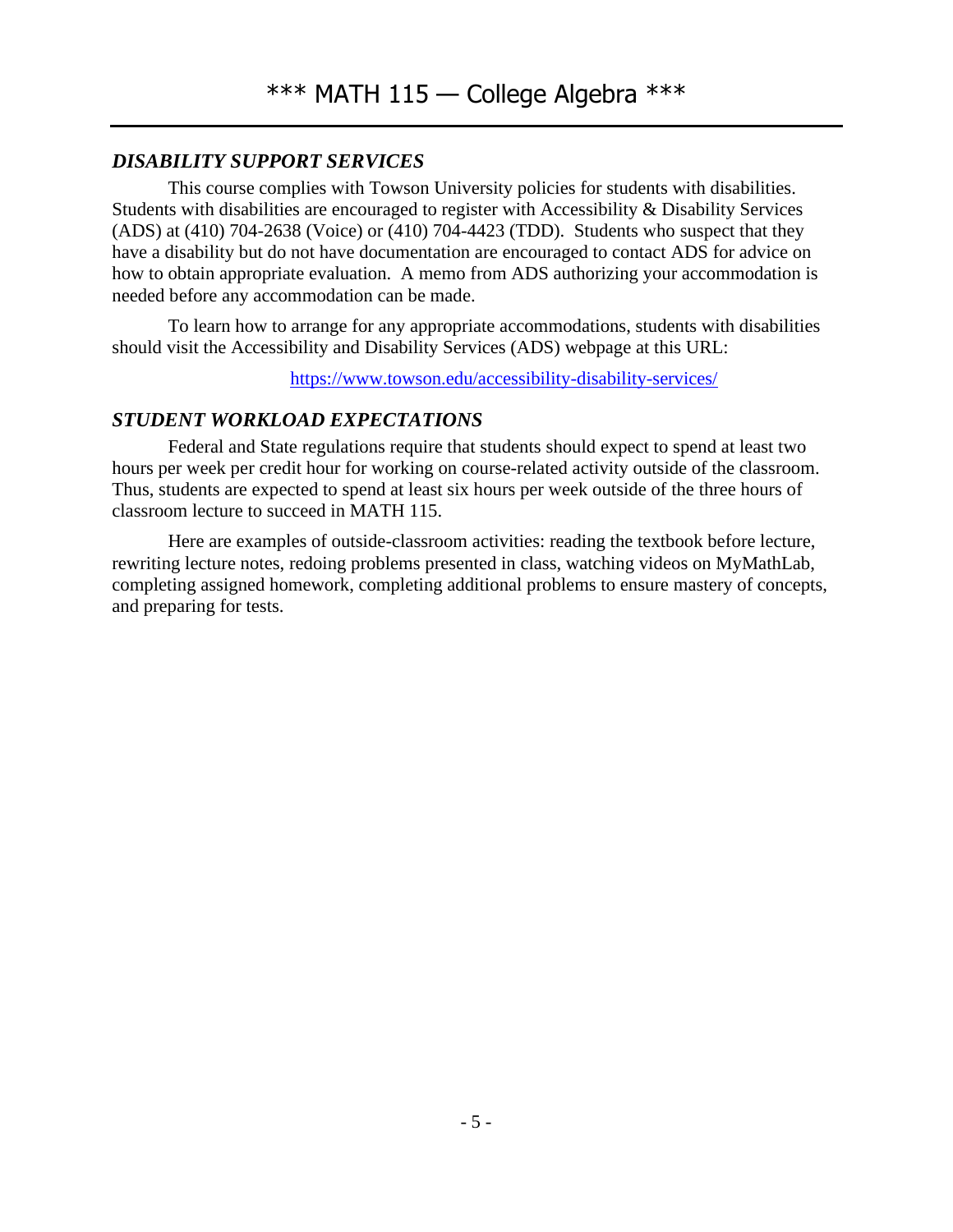## *DETERMINATION OF YOUR GRADE*

| <b>GRADED COMPONENTS</b>     |     |
|------------------------------|-----|
| Test 1 (online in class)     | 20% |
| Test 2 (online in class)     | 20% |
| Test 3 (online in class)     | 20% |
| Final Exam (online in class) | 20% |
| Online homework              |     |

| <b>FINAL GRADE CUT-OFFS</b><br>(where x is your overall score) |                          |
|----------------------------------------------------------------|--------------------------|
| $\mathbf{A}$                                                   | $93\% \leq x \leq 100\%$ |
| $A -$                                                          | $90\% < x < 93\%$        |
| $B+$                                                           | $87\% < x < 90\%$        |
| B                                                              | $83\% \leq x < 87\%$     |
| $B -$                                                          | $80\% \leq x < 83\%$     |
| $C+$                                                           | $77\% < x < 80\%$        |
| $\overline{C}$                                                 | $70\% \leq x \leq 77\%$  |
| $D+$                                                           | $67\% \leq x \leq 70\%$  |
| D                                                              | $60\% \leq x \leq 67\%$  |
| F                                                              | $0\% \leq x \leq 60\%$   |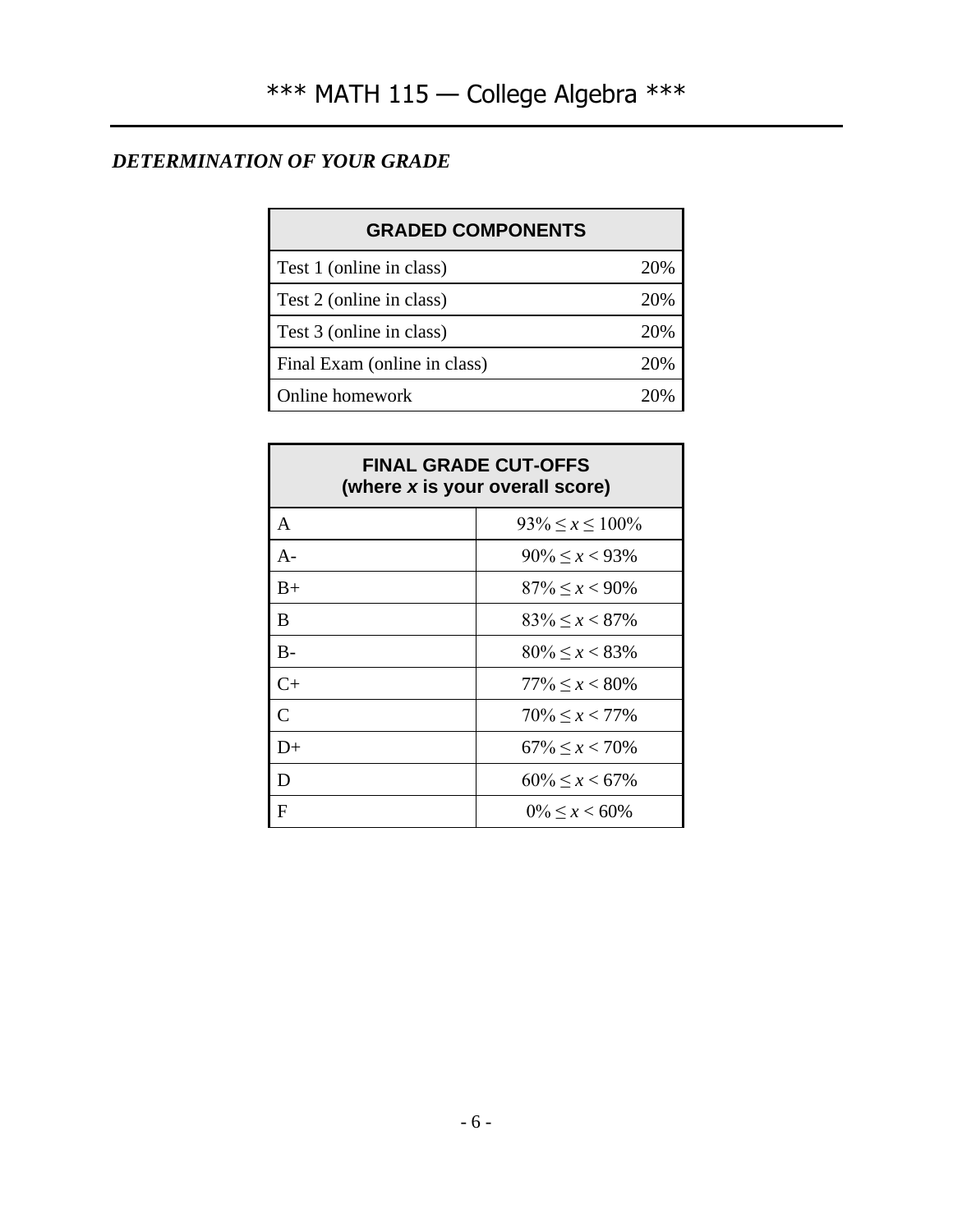## *SCHEDULE OF TOPICS*

The rest of the syllabus contains a detailed list of the textbook sections that we will go over in class, as well as exam dates and the sections with which the exams will deal.

| Week 1 (January 31 - February 04)    |                                  |
|--------------------------------------|----------------------------------|
| Lecture                              | <b>Homework due and/or Tests</b> |
| Syllabus and course outline.         |                                  |
| Section R.3: "Polynomials"           |                                  |
| Section R.4: "Factoring Polynomials" |                                  |
| Section R.5: "Rational Expressions"  |                                  |

## **February 08**

## **Change-of-schedule period ends**

**Last day to drop a course with no grade posted to academic record**

### **Last day to add a course**

| Week 2 (February $07 - 11$ )                                      |                                  |
|-------------------------------------------------------------------|----------------------------------|
| Lecture                                                           | <b>Homework due and/or Tests</b> |
| <i>Section R.6:</i> "Rational Exponents"                          |                                  |
| <i>Section R.7:</i> "Radical Expressions"                         |                                  |
| <i>Section 1.1</i> : "Linear Equations"                           |                                  |
| Section 1.2: "Applications and Modeling with<br>Linear Equations" |                                  |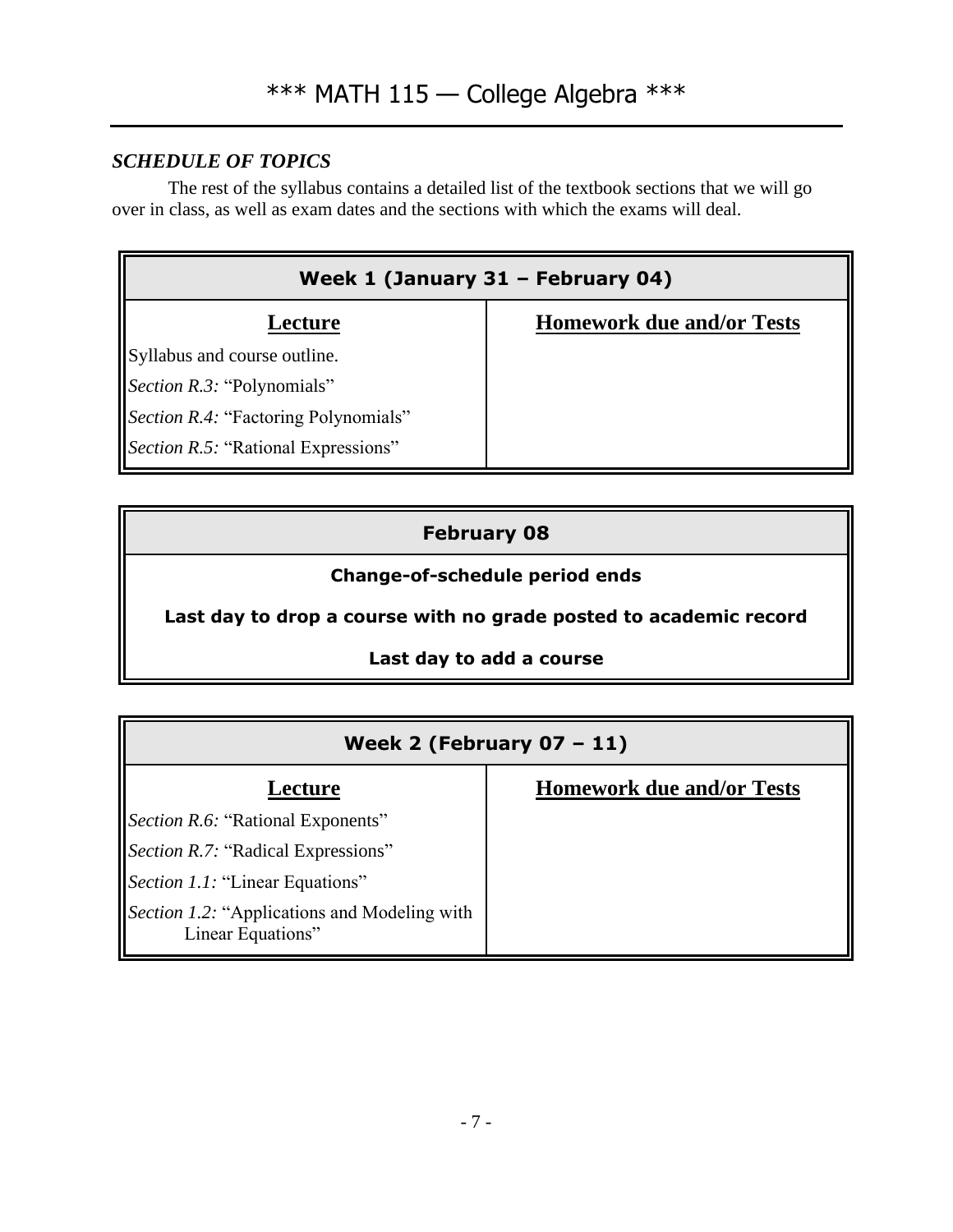| Week 3 (February $14 - 18$ )                                                                                             |                                                                           |
|--------------------------------------------------------------------------------------------------------------------------|---------------------------------------------------------------------------|
| Lecture                                                                                                                  | <b>Homework due and/or Tests</b>                                          |
| <i>Section 1.3:</i> "Complex Numbers"                                                                                    | LockDown Browser test.                                                    |
| <i>Section 1.4:</i> "Quadratic Equations"<br><i>Section 1.5:</i> "Applications and Modeling with<br>Quadratic Equations" | Homework #1, which covers $R.3$ — due on<br>February 14 at 08:00.         |
|                                                                                                                          | Homework #2, which covers $R.4$ — due on<br>February 14 at 08:00.         |
|                                                                                                                          | Homework #3, which covers $R.5$ — due on<br>February 14 at 08:00.         |
|                                                                                                                          | Homework #4, which covers $R.6$ — due on<br>February 14 at 08:00.         |
|                                                                                                                          | Homework #5, which covers $R.7$ — due on<br>February 14 at 08:00.         |
|                                                                                                                          | Homework #6, which covers Section $1.1$ —<br>due on February 14 at 08:00. |
|                                                                                                                          | Homework #7, which covers Section $1.2$ —<br>due on February 14 at 08:00. |

| Week 4 (February $21 - 25$ )                                |                                                                           |
|-------------------------------------------------------------|---------------------------------------------------------------------------|
| Lecture                                                     | <b>Homework due and/or Tests</b>                                          |
| Section 1.6: "Other Types of Equations and<br>Applications" | Homework #8, which covers Section $1.3$ —<br>due on February 21 at 08:00. |
| <b>Review for Test 1</b>                                    | Homework #9, which covers Section 1.4 —<br>due on February 21 at 08:00.   |
|                                                             | Homework #10, which covers Section 1.5 -<br>due on February 21 at 08:00.  |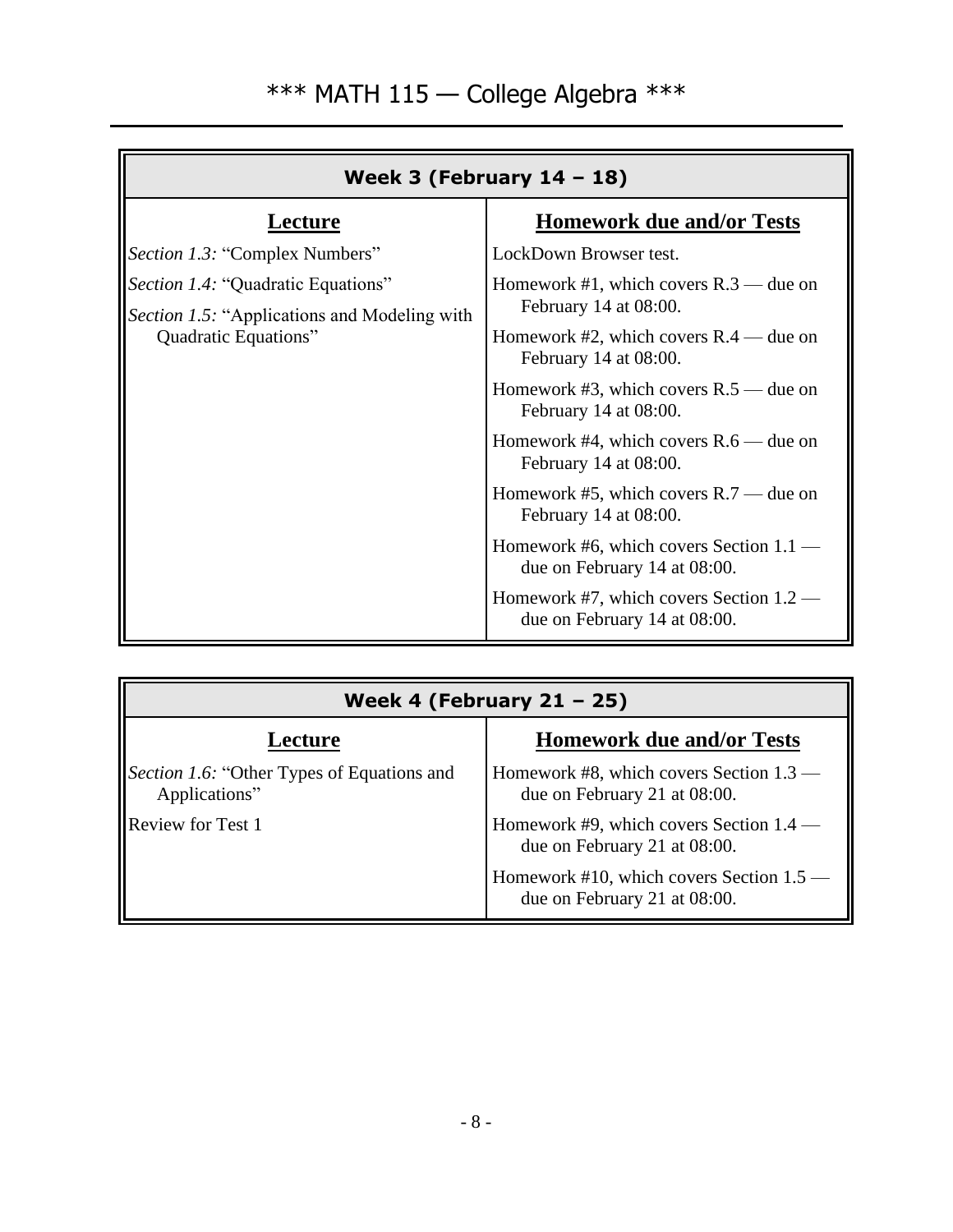| Week 5 (February 28 - March 04)                                                                   |                                                                                                                                      |
|---------------------------------------------------------------------------------------------------|--------------------------------------------------------------------------------------------------------------------------------------|
| Lecture                                                                                           | <b>Homework due and/or Tests</b>                                                                                                     |
| <i>Section 1.7:</i> "Inequalities"<br>Section 1.8: "Absolute Value Functions and<br>Inequalities" | Homework #11, which covers Section 1.6<br>due on February 28 at 08:00.<br>Test 1 study guide due 15 minutes before Test<br>1 begins. |
|                                                                                                   | <b>Test 1</b> (covers Sections 1.1, 1.2, 1.3, 1.4, 1.5,<br>1.6)                                                                      |

| Week 6 (March $07 - 11$ )                 |                                          |
|-------------------------------------------|------------------------------------------|
| Lecture                                   | <b>Homework due and/or Tests</b>         |
| Section 2.1: "Rectangular Coordinates and | Homework #12, which covers Section 1.7 — |
| Graphs"                                   | due on March 07 at 08:00.                |
| <i>Section 2.3:</i> "Functions"           | Homework #13, which covers Section 1.8 — |
| <i>Section 2.4:</i> "Linear Functions"    | due on March 07 at 08:00.                |

| Week 7 (March 14 - 18)                              |                                                                              |
|-----------------------------------------------------|------------------------------------------------------------------------------|
| Lecture                                             | <b>Homework due and/or Tests</b>                                             |
| <i>Section 2.5:</i> "Equations of Lines and Linear" | Hand back worksheets pertaining to Test 1                                    |
| Models"<br>Section 2.6: "Graphs of Basic Functions" | Homework #14, which covers Section 2.1 —<br>due on March $14$ at $08:00$ .   |
| Section 2.7: "Graphing Techniques"                  | Homework #15, which covers Section $2.3 -$<br>due on March $14$ at $08:00$ . |
|                                                     | Homework #16, which covers Section 2.4 –<br>due on March $14$ at $08:00$ .   |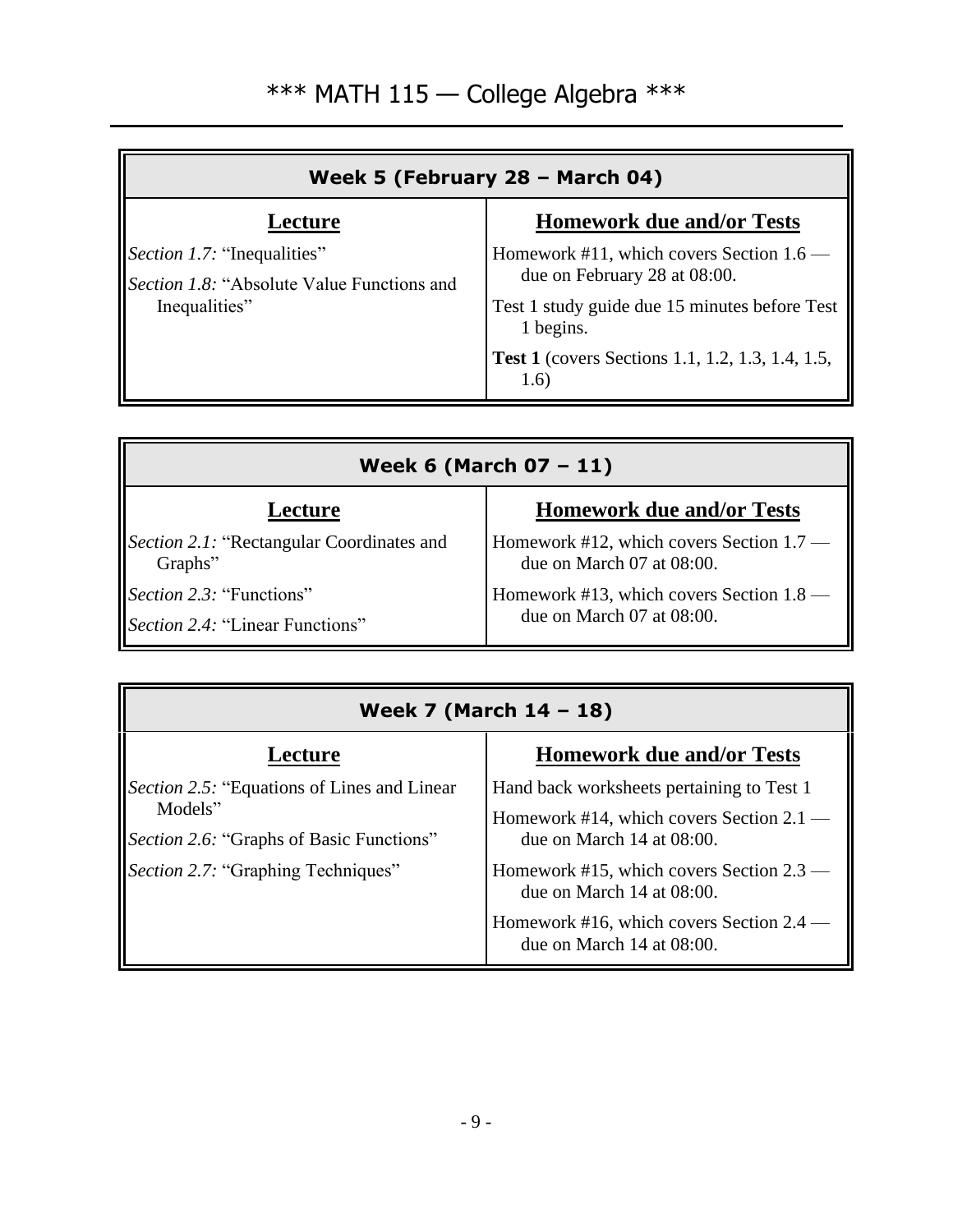## **March 21 – 25**

## **Spring Break: No classes**

| Week 8 (March 28 - April 01)                          |                                                                       |
|-------------------------------------------------------|-----------------------------------------------------------------------|
| Lecture                                               | <b>Homework due and/or Tests</b>                                      |
| Section 2.8: "Function Operations and<br>Composition" | Homework #17, which covers Section 2.5 -<br>due on March 28 at 08:00. |
| Review for Test 2                                     | Homework #18, which covers Section 2.6 —<br>due on March 28 at 08:00. |
|                                                       | Homework #19, which covers Section 2.7 -<br>due on March 28 at 08:00. |

| Week 9 (April 04 - 08)                                   |                                                                          |
|----------------------------------------------------------|--------------------------------------------------------------------------|
| Lecture                                                  | <b>Homework due and/or Tests</b>                                         |
| <i>Section 3.1</i> : "Quadratic Functions and<br>Models" | Homework #20, which covers Section 2.8 —<br>due on April 04 at $08:00$ . |
| Section 3.2: "Synthetic Division"                        | Test 2 study guide due 15 minutes before Test<br>2 begins.               |
|                                                          | Test 2 (covers Sections 1.7, 1.8, 2.1, 2.3, 2.4,<br>2.5, 2.6, 2.7, 2.8   |

## **April 11**

## **Last day to withdraw with a grade of 'W'**

## **Last day to change to pass/fail option or audit options**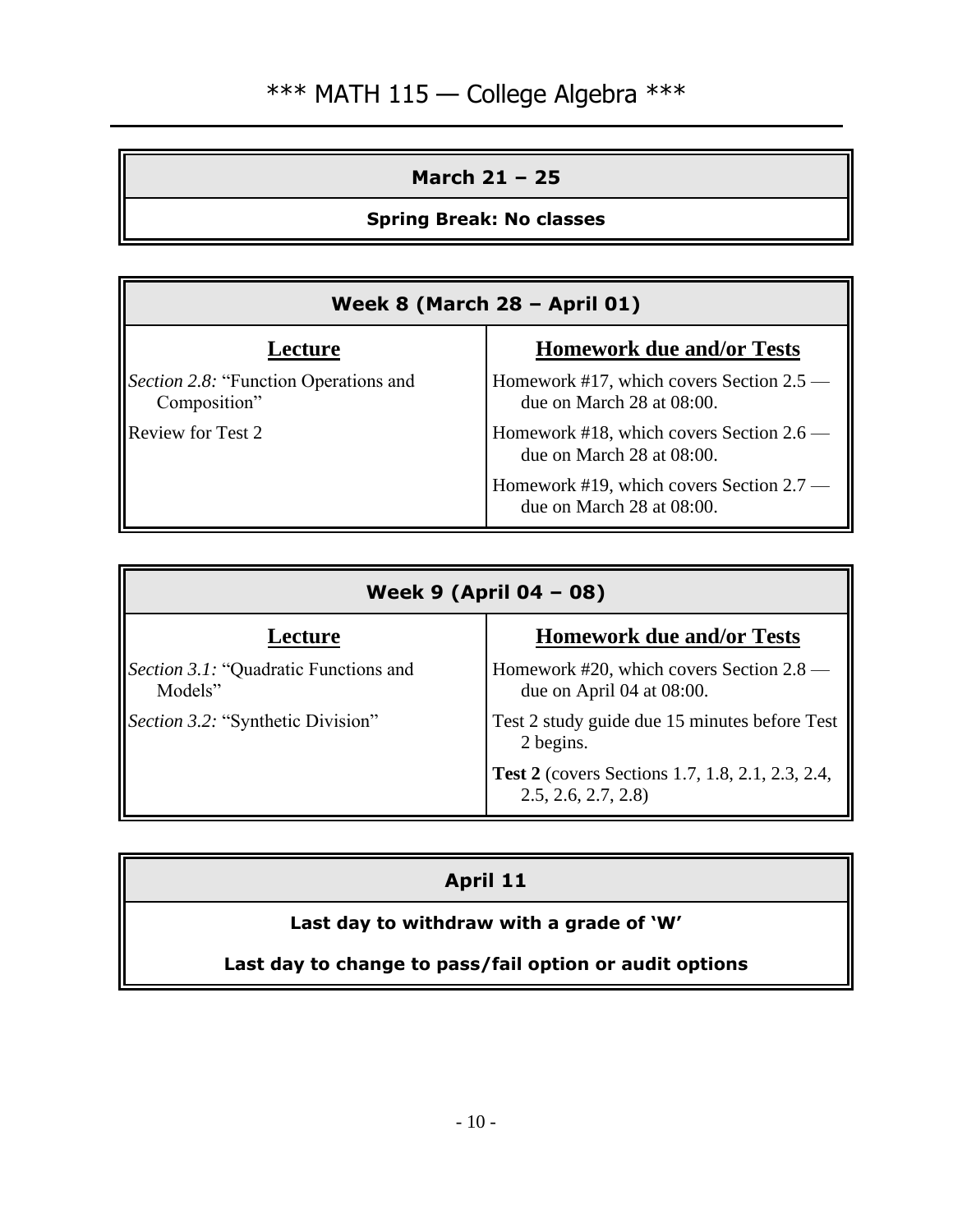| Week 10 (April 11 - 15)                                                                                                                                                                                   |                                                                                                                                                |
|-----------------------------------------------------------------------------------------------------------------------------------------------------------------------------------------------------------|------------------------------------------------------------------------------------------------------------------------------------------------|
| Lecture                                                                                                                                                                                                   | <b>Homework due and/or Tests</b>                                                                                                               |
| Section 3.3: "Zeros of Polynomial Functions"<br>Section 3.4: "Polynomial Functions: Graphs,<br>Applications, and Models"<br><i>Section 3.5:</i> "Rational Functions: Graphs,<br>Applications, and Models" | Homework #21, which covers Section 3.1 —<br>due on April 11 at 08:00.<br>Homework #22, which covers Section 3.2 —<br>due on April 11 at 08:00. |

| Week 11 (April 18 - 22)  |                                                                            |
|--------------------------|----------------------------------------------------------------------------|
| Lecture                  | <b>Homework due and/or Tests</b>                                           |
| Section 3.6: "Variation" | Hand back worksheets pertaining to Test 2                                  |
| <b>Review for Test 3</b> | Homework #23, which covers Section 3.3 -<br>due on April $18$ at $08:00$ . |
|                          | Homework #24, which covers Section 3.4 –<br>due on April $18$ at $08:00$ . |
|                          | Homework #25, which covers Section 3.5<br>due on April $18$ at $08:00$ .   |

| Week 12 (April 25 - 29)                                                         |                                                                                                                                       |  |
|---------------------------------------------------------------------------------|---------------------------------------------------------------------------------------------------------------------------------------|--|
| Lecture                                                                         | <b>Homework due and/or Tests</b>                                                                                                      |  |
| <i>Section 4.1:</i> "Inverse Functions"<br>Section 4.2: "Exponential Functions" | Homework #26, which covers Section 3.6 —<br>due on April $25$ at 08:00.<br>Test 3 study guide due 15 minutes before Test<br>3 begins. |  |
|                                                                                 | <b>Test 3</b> (covers Sections 3.1, 3.2, 3.3, 3.4, 3.5,<br>3.6                                                                        |  |